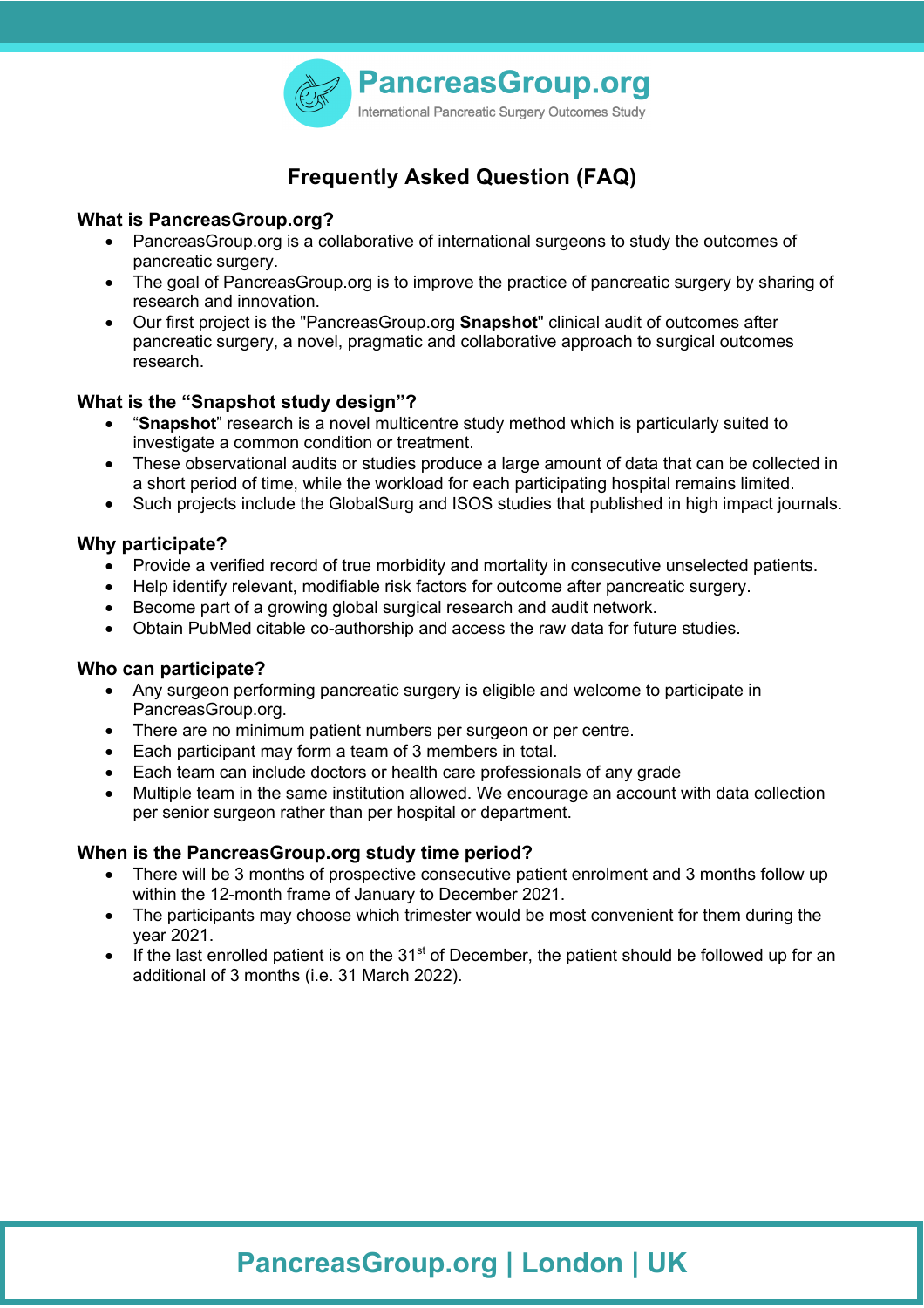

**PancreasGroup.org** 

International Pancreatic Surgery Outcomes Study

## **Which patients should we include in the study?**

- Every adult patient aged 18 years or older who undergoes pancreatic surgery during the 3 month enrolment period of 2021.
- All indications are included:
	- o Open, laparoscopic or robotic.
	- o Elective or emergency.
	- o Partial or total pancreatectomies.
	- o Pancreatic tumour enucleations.
	- o Procedures with concomitant vascular or other organ resections.
	- o Pancreatic duct drainage procedures (e.g. Frey, Puestow, or Beger)
	- o Adults 18 years of age or older.

## **Which patients should we exclude from the study?**

- Pancreas or islet cell transplantation.
- Transcutaneous or transgastric imaging-guided ablation (e.g. RFA) or electroporation (e.g. NanoKnife).
- Endoscopic (e.g. ERCP, stent or lithotripsy) procedures.
- Endoscopic transgastric and surgical necrosectomies excluded.
- Patients less than 18 years of age excluded.

## **Do we exclude patients who undergo emergency pancreatic surgery?**

• No. Emergency primary pancreatic surgery (e.g. necrosectomy) should be excluded.

### **How can I get involved?**

- Form a team of up to 3 people per surgical team to collect data and obtain appropriate approvals.
- Register your participation at https://pancreasgroup.org/register including the details of your 2 additional colleagues that will form your local team.
- Obtain necessary local approvals if required. Note that our NHS Audit Committee has approved this project as an audit.
- If your department has multiple consultants (attendings, chairs, senior surgeons) performing pancreatic surgery, they may register separately.
- After submitting your registration form, we will review the information and provide you with an account for the PancreasGroup.org platform within 48 hours upon receival.

### **How should data be collected?**

- We strongly recommend to first extract and record the data for each case on our paper Case Report Form (CRF) version and then submit them online using our electronic CRF. This will be very useful to record all data prospectively and submit them only when all mandatory data are available (e.g. 90-day morbidity and mortality).
- The paper and electronic CRFs are available at: https://PancreasGroup.org/CRF
- The electronic CRF was specially designed to support the online data collection of the PancreasGroup.org study. This CRF is an online data collection form where you can submit your cases.
- Note that all field names (e.g. "Age") followed by an asterisk (\*) are mandatory for case submissions. If you miss to fill out a mandatory field, the platform will point out which one it is.
- There are some fields that may not be applicable or data not available (e.g. Ca 19-9). In such cases, please leave them blank.
- Links to classifications, definitions, online lab value converters and other calculators are available in the PancreasGroup.org platform after you login to the website.
- The following link provides detailed information on how to use the PancreasGroup.org platform and the electronic CRF for submitting cases: https://PancreasGroup.org/instructions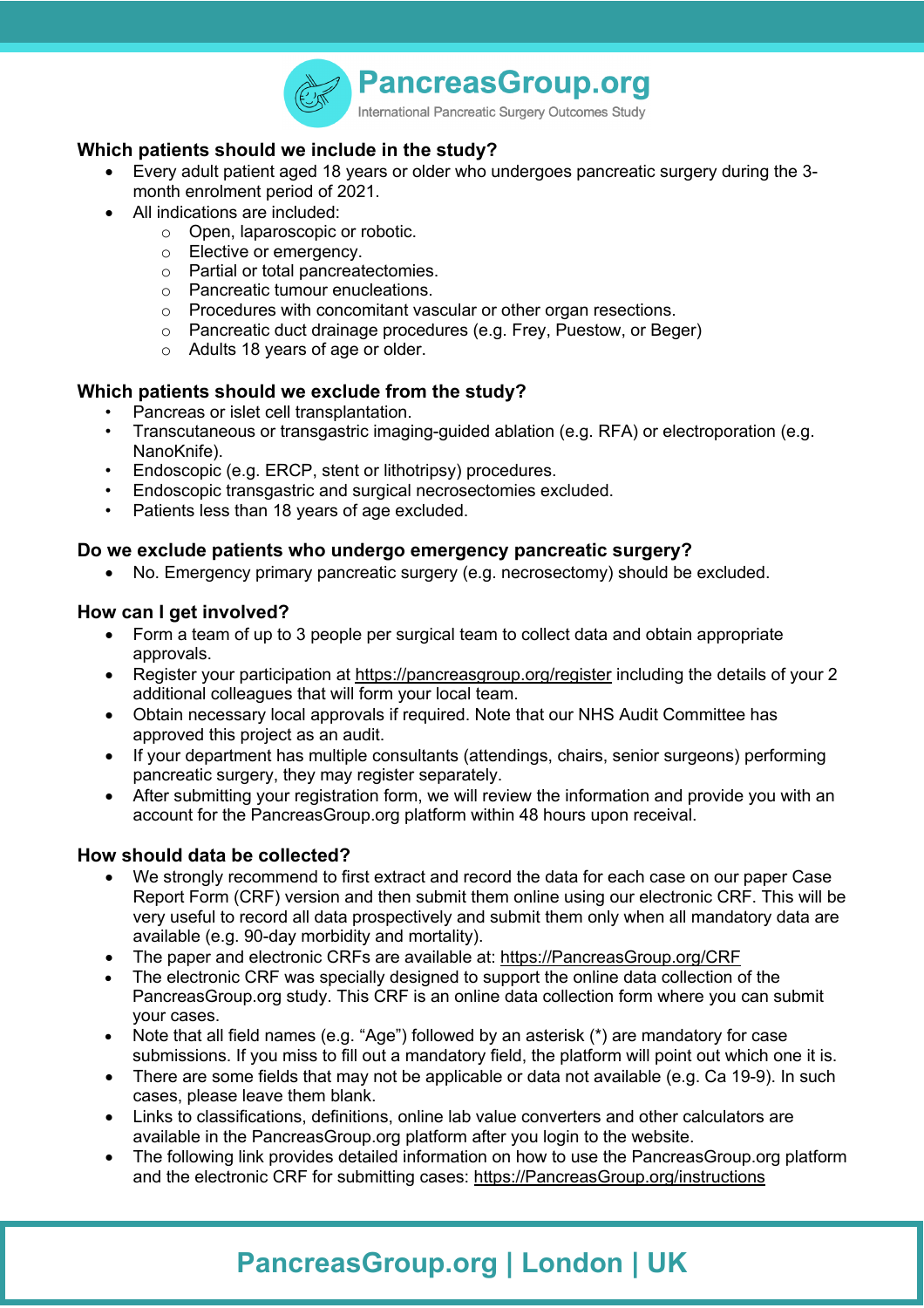

**PancreasGroup.org** 

International Pancreatic Surgery Outcomes Study

- The PancreasGroup.org platform was designed to adapt to all different screen sizes, browsers and devices currently available.
- You may use your desktop computer, laptop, tablet or even smartphone to navigate the website, read the protocol or even submit cases through the electronic CRF.
- Note that the "Case number" in the CRF for each case should be a unique ID without including any patient identifier such as the hospital number, initials, year of birth or other such combinations. Please keep a separate list of anonymized case numbers linking to the patient hospital number somewhere safe at your institution. This will help you identify patients in the CRF for further editing if needed.

### **Will my work be recognised?**

- Yes. All PancreasGroup.org members, including participants, country leaders, management and scientific committee members who take part in the study will be publicly listed on the website.
- All PancreasGroup.org publications will be published on behalf of the PancreasGroup.org Collaborative which means all PancreasGroup.org members can list these in their curriculum vitae.
- All PancreasGroup.org members will obtain PubMed citable co-authorship

## **Who owns the data?**

- The study Primary Investigators will act as the custodians of the data.
- The data however belong to all collaborators.
- The scientific and management committees together will decide after the publication of the main report about requests regarding secondary analysis and will consider all such requests based on quality and the validity of the proposed project and decide by majority decision.

### **How are the data protected?**

- All data collected, processed and stored for the purpose of the project will remain confidential and comply with Good Clinical Practice for research (GCP) guidelines and the principles of the Data Protection Act 1998 (UK).
- Data submitted are anonymised prior to submission to the PancreasGroup.org study management group
- Access to the data entry system will be protected by username and password during the registration process for individual local investigators.
- All electronic data transfer between participating centres and the co-ordinating centres will be encrypted using SSL/TLS protocol (HTTPS).
- The PancreasGroup.org platform will be protected by additional web security software that monitors, identified and fixes threats, prevents attacks, accelerates website performance and meets international compliance standards.

### **How will you ensure the validity of the submitted data?**

- An audit of the consecutivity, intent-to-treat and completeness of data entered will be performed by random selection of at least 30% of the contributing surgeons.
- An auditor of PancreasGroup.org will be assigned to audit fellow surgeons of PancreasGroup.org to perform a validation of among others the number of deaths and of the death dates.
- Auditors will be acknowledged at PancreasGroup.org and in the publications.